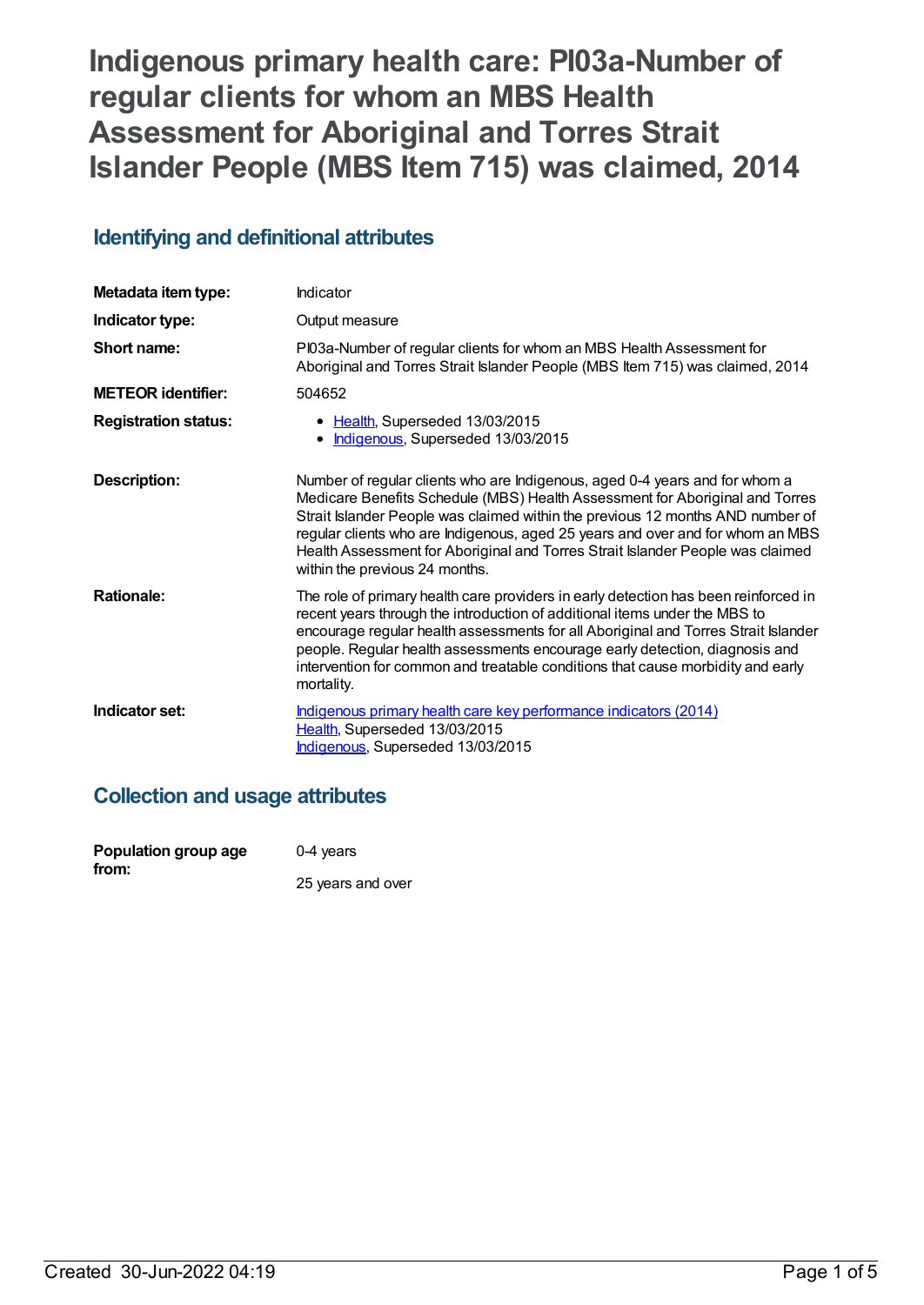| <b>Computation description:</b> | Count of regular clients who are Indigenous, aged 0-4 years and for whom an<br>MBS Health Assessment for Aboriginal and Torres Strait Islander People was claimed<br>within the previous 12 months AND count of regular clients who are Indigenous, aged<br>25 years and over and for whom an MBS Health Assessment for Aboriginal and Torres<br>Strait Islander People was claimed within the previous 24 months.                                                                                                                                                                                         |
|---------------------------------|------------------------------------------------------------------------------------------------------------------------------------------------------------------------------------------------------------------------------------------------------------------------------------------------------------------------------------------------------------------------------------------------------------------------------------------------------------------------------------------------------------------------------------------------------------------------------------------------------------|
|                                 | 'Regular client' refers to a client of an OATSIH-funded primary health care service (that<br>is required to report against the Indigenous primary health care key performance<br>indicators) who has an active medical record; that is, a client who has attended the<br>OATSIH-funded primary health care service at least 3 times in 2 years.                                                                                                                                                                                                                                                            |
|                                 | MBS Health Assessment for Aboriginal and Torres Strait Islander People<br><b>(MBS Item 715):</b> A health assessment specifically available to all people of Aboriginal<br>and Torres Strait Islander descent which can be used for health assessments across<br>the age spectrum. The health assessment includes the assessment of a patient's<br>physical health, and psychological and social well-being. It also assesses whether<br>preventive health care and education should be offered to the patient, to improve that<br>patient's health and well-being (Department of Health and Ageing 2011). |
|                                 | Presented as a number.                                                                                                                                                                                                                                                                                                                                                                                                                                                                                                                                                                                     |
| <b>Computation:</b>             | Calculated separately for regular clients aged 0-4 years and 25 years and older.<br>Numerator only                                                                                                                                                                                                                                                                                                                                                                                                                                                                                                         |
| Numerator:                      | Calculation A: Number of regular clients who are Indigenous, aged 0-4 years and for<br>whom an MBS Health Assessment for Aboriginal and Torres Strait Islander<br>People (MBS Item 715) was claimed within the previous 12 months.                                                                                                                                                                                                                                                                                                                                                                         |
|                                 | Calculation B: Number of regular clients who are Indigenous, aged 25 years and over<br>and for whom an MBS Health Assessment for Aboriginal and Torres Strait Islander<br>People (MBS Item 715) was claimed within the previous 24 months.                                                                                                                                                                                                                                                                                                                                                                 |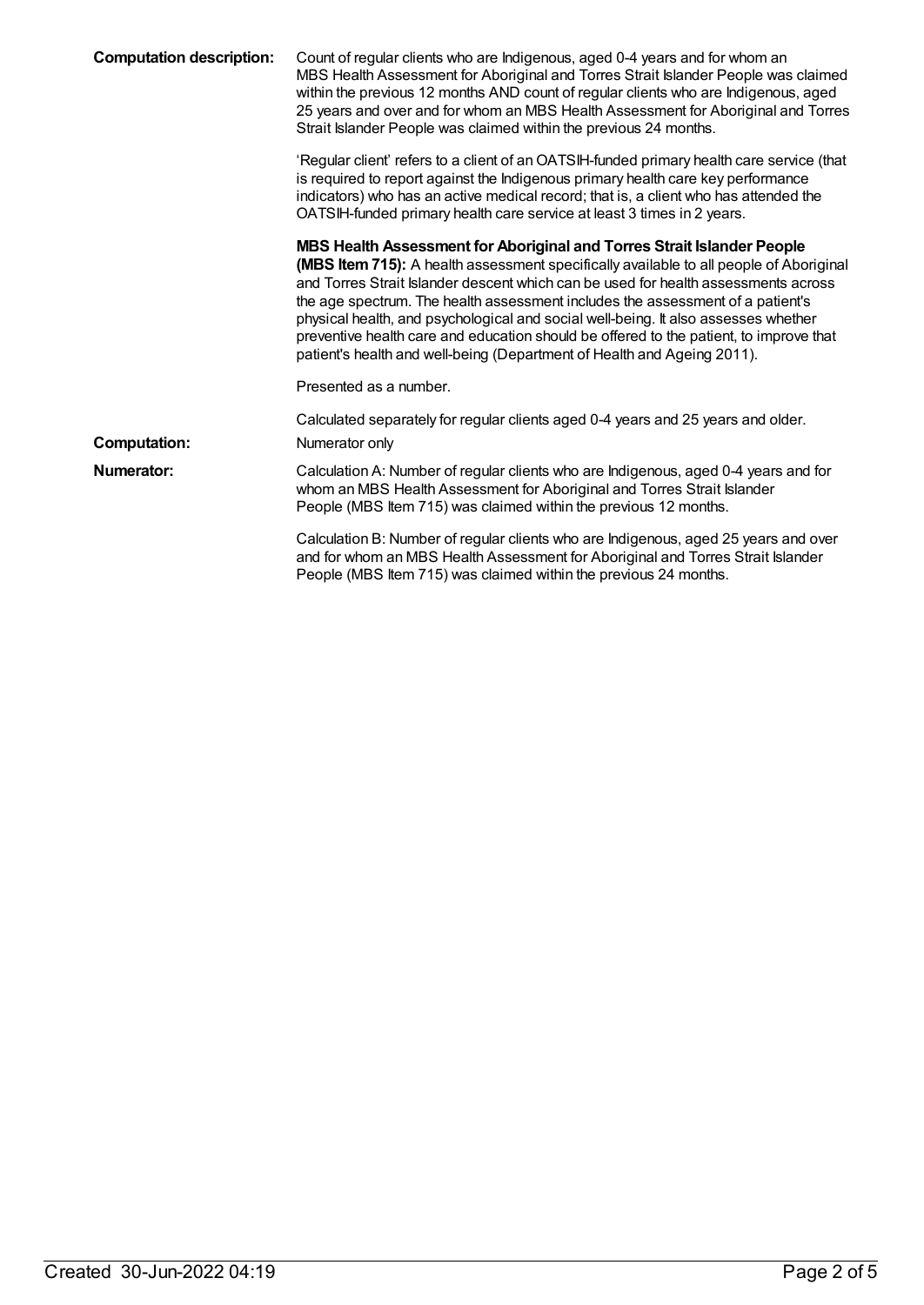[Person—Indigenous](https://meteor.aihw.gov.au/content/291036) status, code N

**Data Source**

[Indigenous](https://meteor.aihw.gov.au/content/430643) primary health care data collection

**NMDS / DSS**

[Indigenous](https://meteor.aihw.gov.au/content/504325) primary health care DSS 2014-15

### **Data Element / Data Set**

[Person—age,](https://meteor.aihw.gov.au/content/303794) total years N[NN]

**Data Source**

[Indigenous](https://meteor.aihw.gov.au/content/430643) primary health care data collection

**NMDS / DSS**

[Indigenous](https://meteor.aihw.gov.au/content/504325) primary health care DSS 2014-15

#### **Data Element / Data Set**

[Person—regular](https://meteor.aihw.gov.au/content/436639) client indicator, yes/no code N

**Data Source**

[Indigenous](https://meteor.aihw.gov.au/content/430643) primary health care data collection

**NMDS / DSS**

[Indigenous](https://meteor.aihw.gov.au/content/504325) primary health care DSS 2014-15

#### **Data Element / Data Set**

Person-MBS Health Assessment for Aboriginal and Torres Strait Islander People (MBS Item 715) indicator, yes/no code N

#### **Data Source**

[Indigenous](https://meteor.aihw.gov.au/content/430643) primary health care data collection

**NMDS / DSS**

[Indigenous](https://meteor.aihw.gov.au/content/504325) primary health care DSS 2014-15

#### **Disaggregation:** 1. Age:

a) 0-4 years b) 25-34 years c) 35-44 years d) 45-54 years e) 55-64 years f) 65 years and over

2. Sex (for those 25 years and over):

- a) Male
- b) Female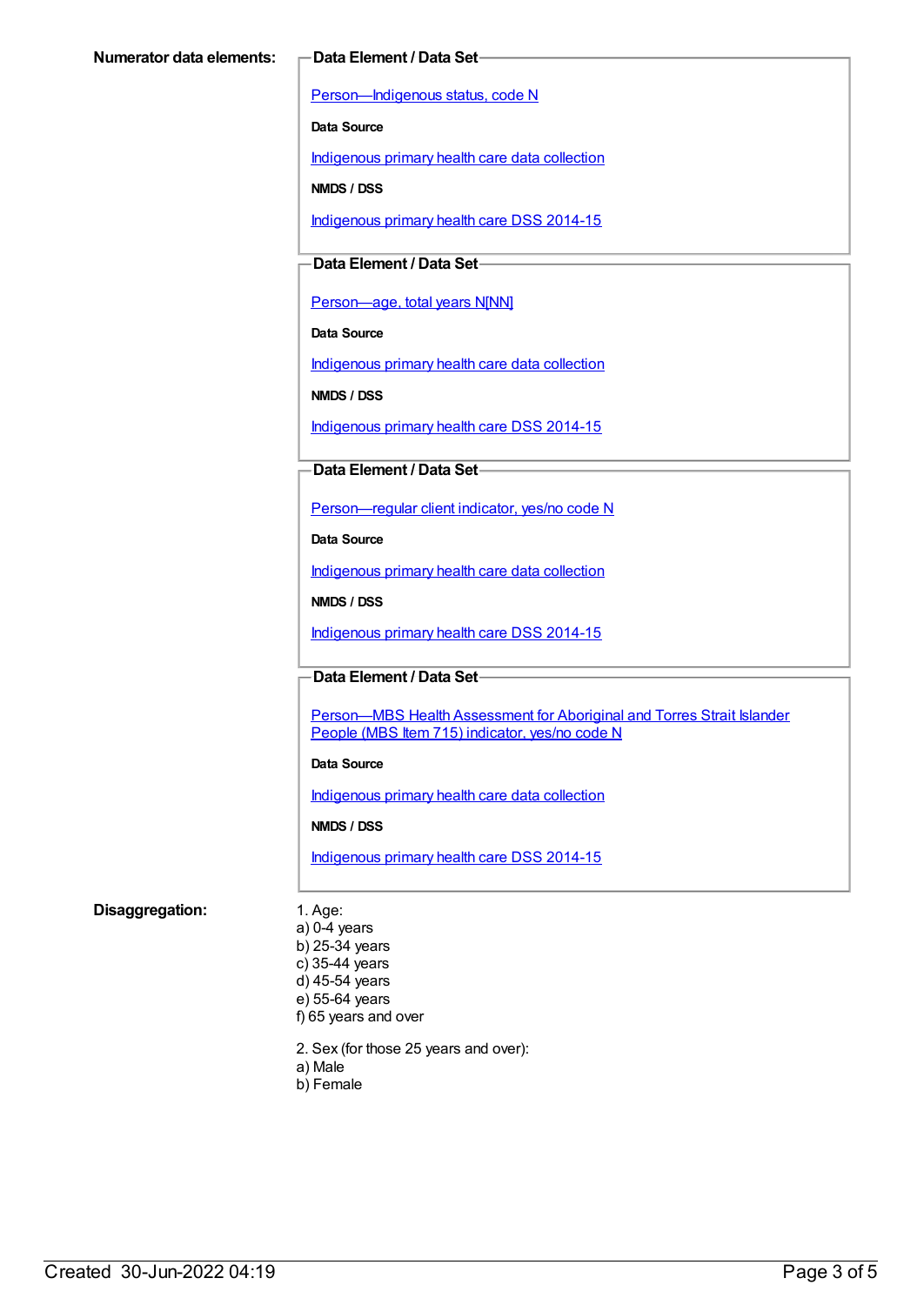| <b>Disaggregation data</b> |  |
|----------------------------|--|
| elements:                  |  |

#### **Data Element / Data Set**

Person-sex, code N **Data Source** [Indigenous](https://meteor.aihw.gov.au/content/430643) primary health care data collection **NMDS / DSS** [Indigenous](https://meteor.aihw.gov.au/content/504325) primary health care DSS 2014-15 **Guide for use** Only for those aged 25 years and over. **Data Element / Data Set** [Person—age,](https://meteor.aihw.gov.au/content/303794) total years N[NN] **Data Source** [Indigenous](https://meteor.aihw.gov.au/content/430643) primary health care data collection **NMDS / DSS** [Indigenous](https://meteor.aihw.gov.au/content/504325) primary health care DSS 2014-15

## **Representational attributes**

| <b>Representation class:</b> | Count  |
|------------------------------|--------|
| Data type:                   | Real   |
| Unit of measure:             | Person |

## **Indicator conceptual framework**

| <b>Framework and</b> | Effective/Appropriate/Efficient |
|----------------------|---------------------------------|
| dimensions:          |                                 |

### **Data source attributes**

| Data sources: | Data Source                                    |
|---------------|------------------------------------------------|
|               | Indigenous primary health care data collection |
|               | Frequency                                      |
|               | 6 monthly                                      |
|               | Data custodian                                 |
|               | Australian Institute of Health and Welfare.    |
|               |                                                |

## **Source and reference attributes**

**Submitting organisation:** Australian Institute of Health and Welfare Department of Health